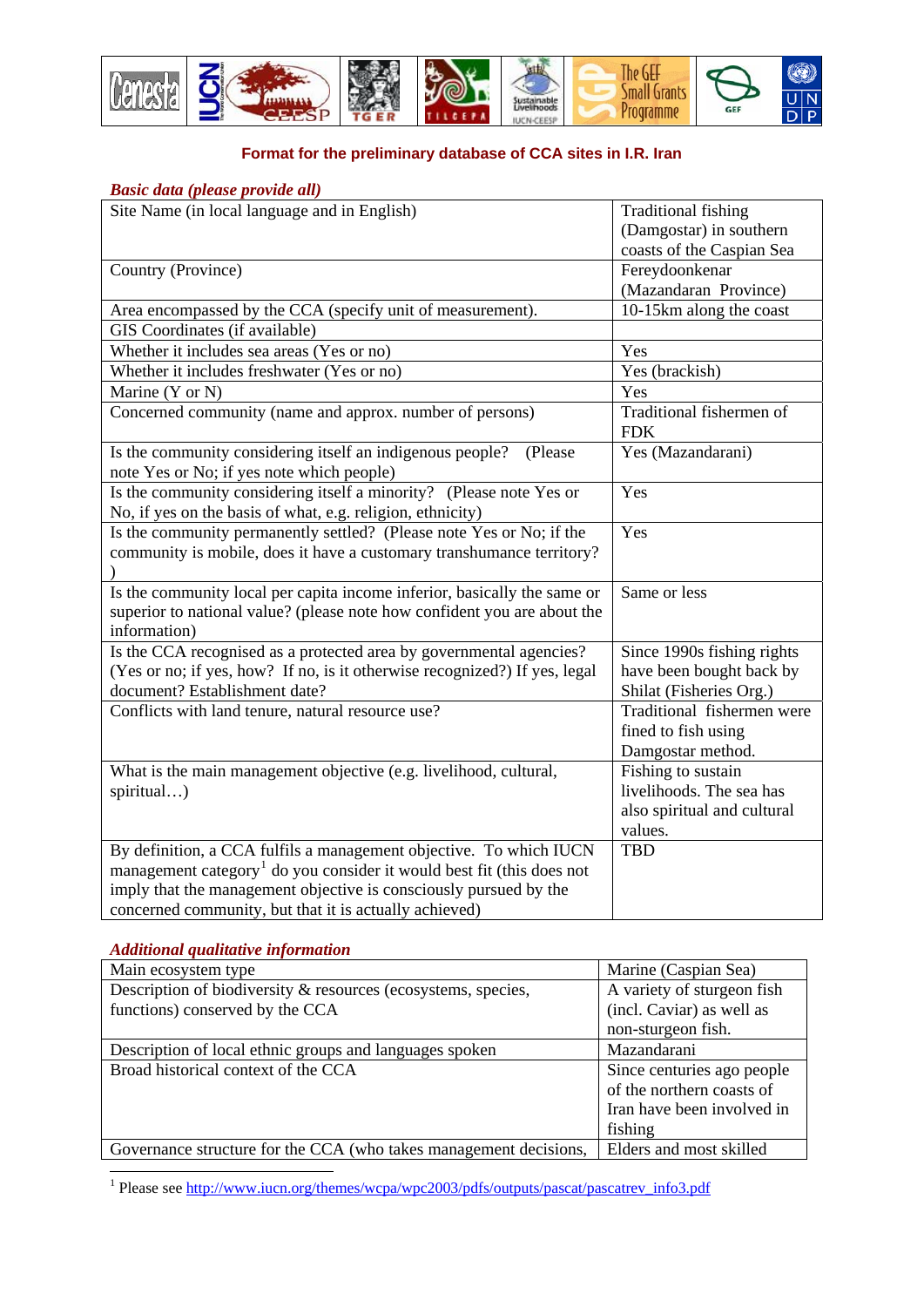| how?)                                                                                                           | fishermen took the most<br>important decision<br>regarding time and method<br>for fishing                                                                                                                                                                                    |
|-----------------------------------------------------------------------------------------------------------------|------------------------------------------------------------------------------------------------------------------------------------------------------------------------------------------------------------------------------------------------------------------------------|
| Length of time the governance model has been in place                                                           | For centuries                                                                                                                                                                                                                                                                |
| Land and resource ownership in the CCA                                                                          | Government owned                                                                                                                                                                                                                                                             |
| Type of land use in the CCA                                                                                     | Fishing - Tourism                                                                                                                                                                                                                                                            |
| Existence of written or oral management plans and specific rules for<br>the use of natural resources in the CCA | Yes, oral rules and<br>regulations exist                                                                                                                                                                                                                                     |
| Map and zoning of the CCA (please attach if available and relevant,)                                            | Available.                                                                                                                                                                                                                                                                   |
| Relevant pictures with captions (please attach if available)                                                    | Available.                                                                                                                                                                                                                                                                   |
| Major threats to biodiversity and/or the CCA governance system                                                  | Decline in fisheries and<br>biodiversity; change in<br>fishing tools (industrial<br>Kilka fishing; Parreh<br>fishing); over-fishing;<br>water pollution due to<br>discharge of rivers;<br>invasive Jelly Fish; rapid<br>urbanization of the coastal<br>cities of Caspian Sea |
| Local CCA-relevant features, stories, names, rules and practices                                                | Available                                                                                                                                                                                                                                                                    |

*Contact individuals and organizations:* here it is vital to have names of contacts directly related to the community governing the CCA

Haj Ghalami (Head of Fishing Cooperative in Fereydoonkenar)

*References*<sup>[2](#page-1-0)</sup>: please stress references describing the conservation, cultural and socio-economic values of the CCAs.

Need to be investigated.

Please use the same format of the references in:

<span id="page-1-0"></span><http://www.iucn.org/themes/ceesp/Publications/TILCEPA/guidelinesindigenouspeople.pdf>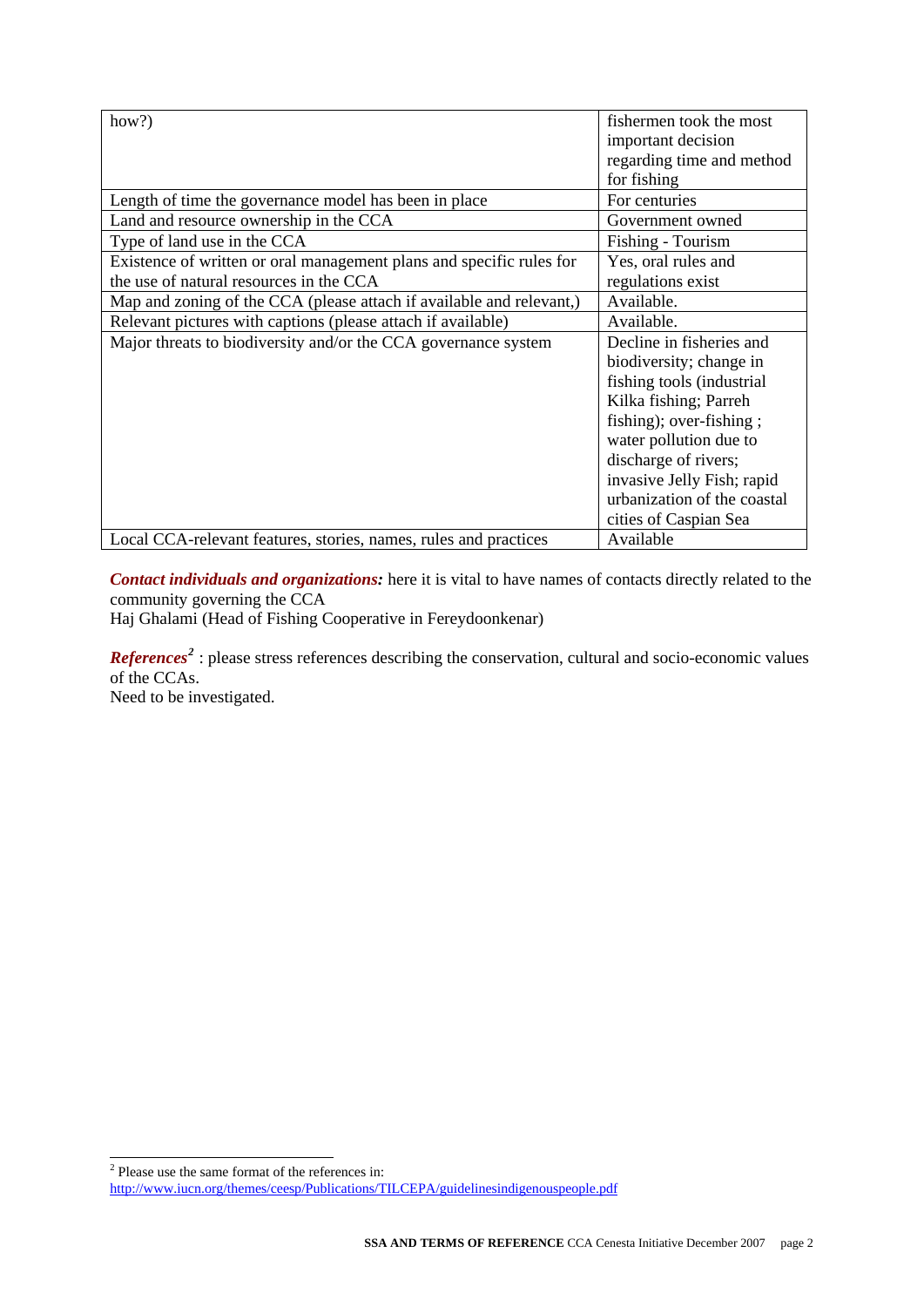

Fig. 1 – Fishing Cooperatives (Parreh Method) have now replaced more traditional fishing practices in the southern Caspian Sea region



Fig.2 – Traditional Parreh fishing (above picture) along with the Damgostar method were the two main traditional fishing methods in the southern Caspian Sea coasts